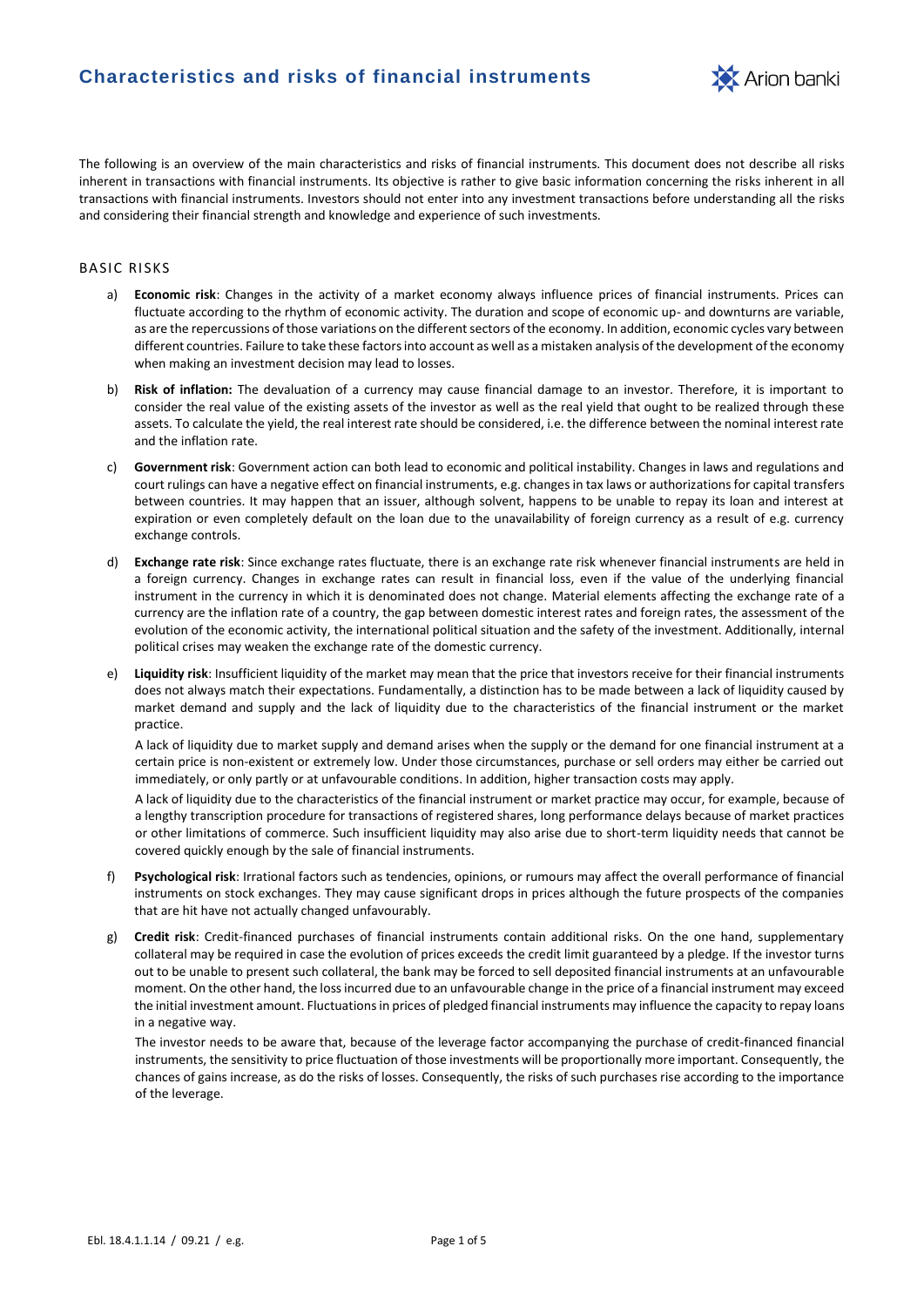# SPECIFIC INVESTMENT RISK

## 1. BONDS

A bond is a certificate or evidence of a debt on which the issuing company or governmental body promises to pay the bondholders a specific amount of interest for a specified length of time, and to repay the loan on the expiration date. The purchaser of a bond (the creditor) has a claim against the issuer (the debtor). A bond may be in bearer or registered form.

The duration of the loan as well as the terms and conditions of repayment are determined in advance. Bonds are issued as short-term (up to 4 years), medium-term (4-8 years) or long-term (more than 8 years). Unless otherwise provided for, the loans are repaid either on the maturity date, through annual payments, or more frequently. The interest payments on bonds may be either fixed or variable, often linked to financial market rates, e.g. EURIBOR. The loan agreement may state that interest payments and principal repayments are index-linked, e.g. they may be linked to the consumer price index.

**Main risks:**

- a) **Insolvency risk**: There is a risk that the issuer may become temporarily or permanently insolvent, which could result in its incapacity to pay back interests and/or the loan. The solvency of an issuer may change depending on the general development of the economy and/or because of changes related to the company, the economic sector of the issuer and/or political developments which entail economic consequences. The deterioration of the issuer's cash flow directly influences the price of the financial instruments issued by the issuer.
- b) **Interest rate risk**: The uncertainty concerning future market rates means that the purchaser of a fixed-rate security takes the risk of a decrease of the price of a security in case of a rise in those interest rates. The longer the duration of the loan and the lower the interest rate, the higher the sensitivity of the bonds to a rise in the market rates.
- c) **Anticipated refunding risk**: The issuer of a bond may include a provision allowing him to prematurely reimburse the bondholder in case of a decrease of the market rates. Therefore, actual yields may be less favourable to the investor than the expected yields.
- d) **Risk of specific kinds of bonds**: Additional risks may exist in relation to some types of bonds, e.g. floating rate notes, reverse floating rate notes, zero coupon bonds, foreign bonds, convertible bonds, indexed bonds, subordinated bonds, etc. For those types of bonds, the investor should make inquiries about the risks by means of the issuance prospectus and not

purchase such financial instruments before being certain that they understand all the risks.

For subordinated bonds, the investor ought to enquire about the ranking of the debenture compared to the other debentures of the issuer. In the event of insolvency of the issuer, those bonds will only be reimbursed after repayment of all higher ranked creditors.

Convertible bonds include the risk that the investor will not be entirely reimbursed but will receive only an amount equivalent to the underlying financial instruments at maturity.

## 2. STOCKS

A stock certificate represents the rights of the stockholder in a company. These are financial and ownership rights which are determined by the law and the articles of incorporation of the issuing company. Stock may take bearer or registered form. Since shares are negotiable instruments, the rules applicable to such instruments are applicable to shares, e.g. concerning transfer of ownership. Unless otherwise provided, the transfer of bearer shares does not require any formalities, as opposed to the transfer of registered shares which is often subject to limitations. The return on shares is expressed as an increase in the share price and in the form of dividends. In general, investing in stocks is riskier than investing in bonds.

#### **Main risks:**

- a) **Entrepreneurial risk**: A share purchase does not lend funds to the company, but makes a capital contribution and, as such, becomes a co-owner of the corporation. It is participating in the development of the company as well as in the chances of profits and losses. Therefore, the precise yield of such investment cannot easily be forecast. An extreme situation would entail the insolvency of the issuing company, and consequently the complete loss of the invested amount.
- b) **Price fluctuation risk**: Stock prices may undergo unforeseeable price fluctuations, increasing the risk of losses. Increases and decreases in prices in the short, medium- and long-term alternate without it being possible to determine the duration of those cycles.

The general market risk must be distinguished from the specific risk attached to the company itself. Both risks, together or separated, influence the evolution of share prices.

c) **Divident risk**: The dividend of a share mainly depends on the profit realized by the issuing company. Therefore, if the company makes low profits or even losses, dividend payments may be reduced, and it is possible that no payments will be made.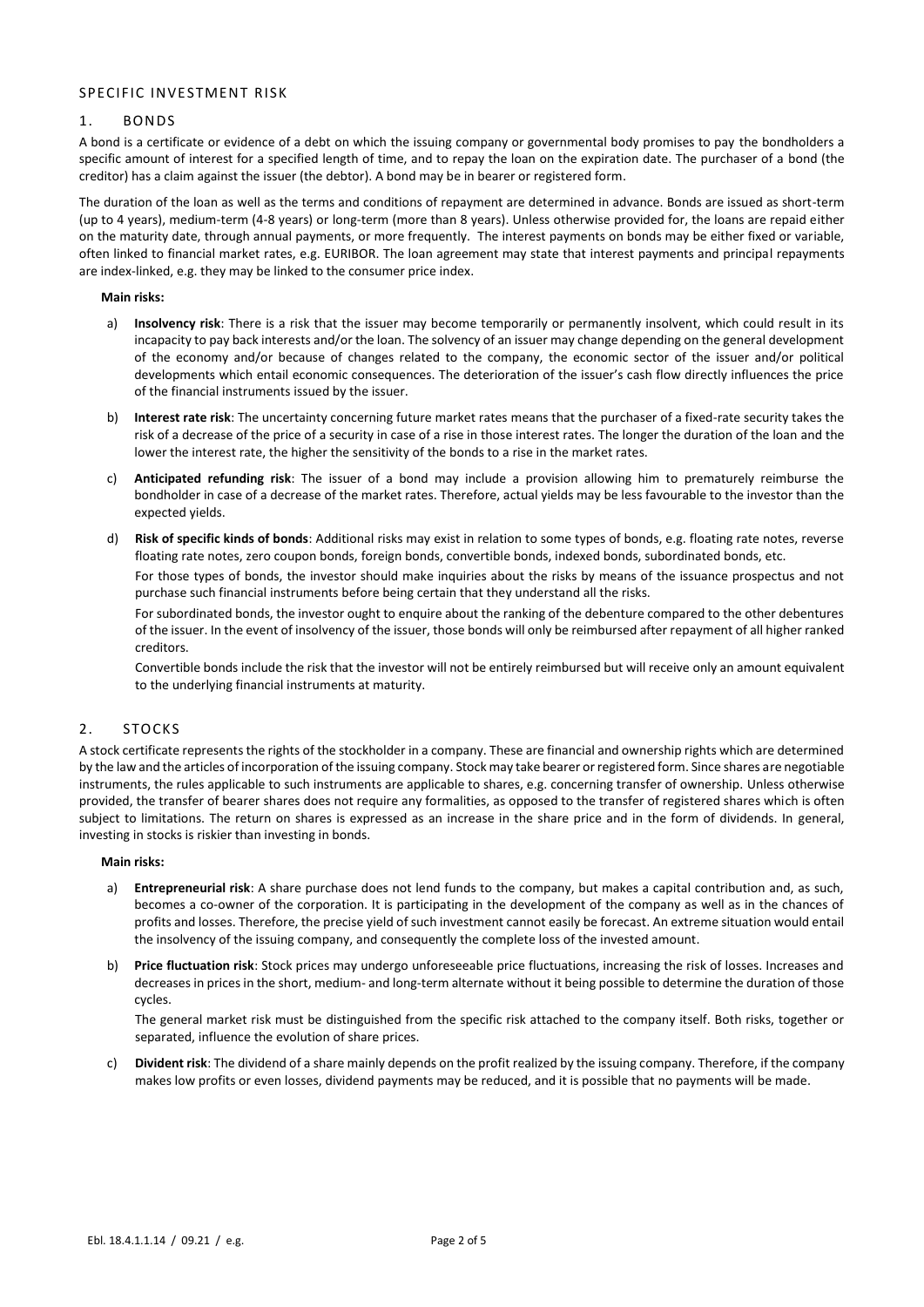# 3. INVE STMENT FUNDS

Funds for collective investment accept funds from investors for collective investments in financial instruments and other assets on the basis of spreading risk, in accordance with a predetermined investment policy.

Investment funds can be open-end or close-end. The units of open-end funds are not fixed, which means that the funds size and participants is not determined. Mutual funds may issue more units as demanded and may also redeem units. Mutual funds are obliged to redeem units at specified redemption price and according to the contractual provision. The capitalization of close-end funds remains the same unless action is taken to change it. As opposed to open-ended funds, the redemption of the units by the close-end funds is not mandatory. Units may only be traded to third parties or, in some cases, on a stock exchange.

#### Main risks:

- a) **Management risk**: Since the yield of investment fund units depends, among other factors, on the capacities and on the decision making of the fund managers, faulty decisions can lead to losses for the fund and its investors.
- b) **Risk of drop in unit prices**: Investment fund units carry risk of a drop in their prices, this drop reflecting the decrease in value of the financial instruments or currencies that compose the asset portfolio of the fund. In general, the higher the diversification of the fund, the lower the risk of losses. Inversely, risks are higher for more specialized and less diversified investments. It is therefore important to pay attention to the general and specific risks attached to financial instruments and currencies contained in the fund. The investor may get information about a fund by consulting, among other documents, its prospectus and KIID (Key Investor Information Document).

## 4. DERIVATIVES

Derivatives are financial instruments the value of which varies according to the value of the underlying asset; the underlying asset may be a security, a market index, an interest rate, a currency, the price of raw material or even another derivative.

The most common types of derivative trading can be divided into three main categories:

- 1. **Options**, which give the holder the right, but not the obligation, to enter into a transaction. One party (the seller of the option) is irrevocably bound to perform while the other one (the purchaser of the option) is free to exercise the option or not.
- 2. **Futures and forward contracts,** where parties enter into a transaction which will have to be performed at a specified date in the future. In a forward contract, parties bind themselves irrevocably to perform the transaction on the specified date.
- 3. **Swaps**, where the parties agree to make regular payments to each other, for example based on fixed or variable interest (interest swaps), or at a certain time swap some form of assets with each other, e.g. different type of currencies (currency swaps).

#### **Options**

Options are derivative instruments the value of which alter proportionally to the value of the underlying asset. The purchaser of an option receives, after having paid a premium to its counterpart, the seller of the option, the right to purchase (call) or to sell (put) the underlying asset at maturity or during a certain period for a base price. Every change in the price of the underlying asset entails a proportionally higher change in the price of the option premium due to a leverage effect. The buyer of a call option speculates on a rise of the price of the underlying asset, which causes an increase of the option premium. Conversely, the buyer of a put option benefits from a drop in the price of the underlying asset. The seller of a call option anticipates price drops of the underlying asset whereas the seller of a put profits from a rise of the value of the underlying asset.

#### **Main risks**

a) **Market risk**: Options may be traded on the stock exchange or over the counter. They follow the law of supply and demand. An important point for the determination of the price of an option consist, on the one hand in the liquidity of the market, and on the other hand on the real or expected evolution of the price of the underlying asset.

A call option loses value when the price of the underlying asset decreases, whereas the opposite is true for put options. The price of an option does not solely depend on the price change of the underlying asset. Other factors may come into play, like the duration of the option or the frequency and intensity of all changes in the value of the underlying asset. Consequently, drops in the option premium may appear although the price of the underlying asset remains unchanged.

b) **Leverage risk**: Due to the leverage effect, price changes in the options premium are generally greater than the changes in the price of an underlying asset. Thus, the holder of an option may benefit from high gains but may also suffer high losses. The risk attached to the purchase of an option increases with the importance of the leverage.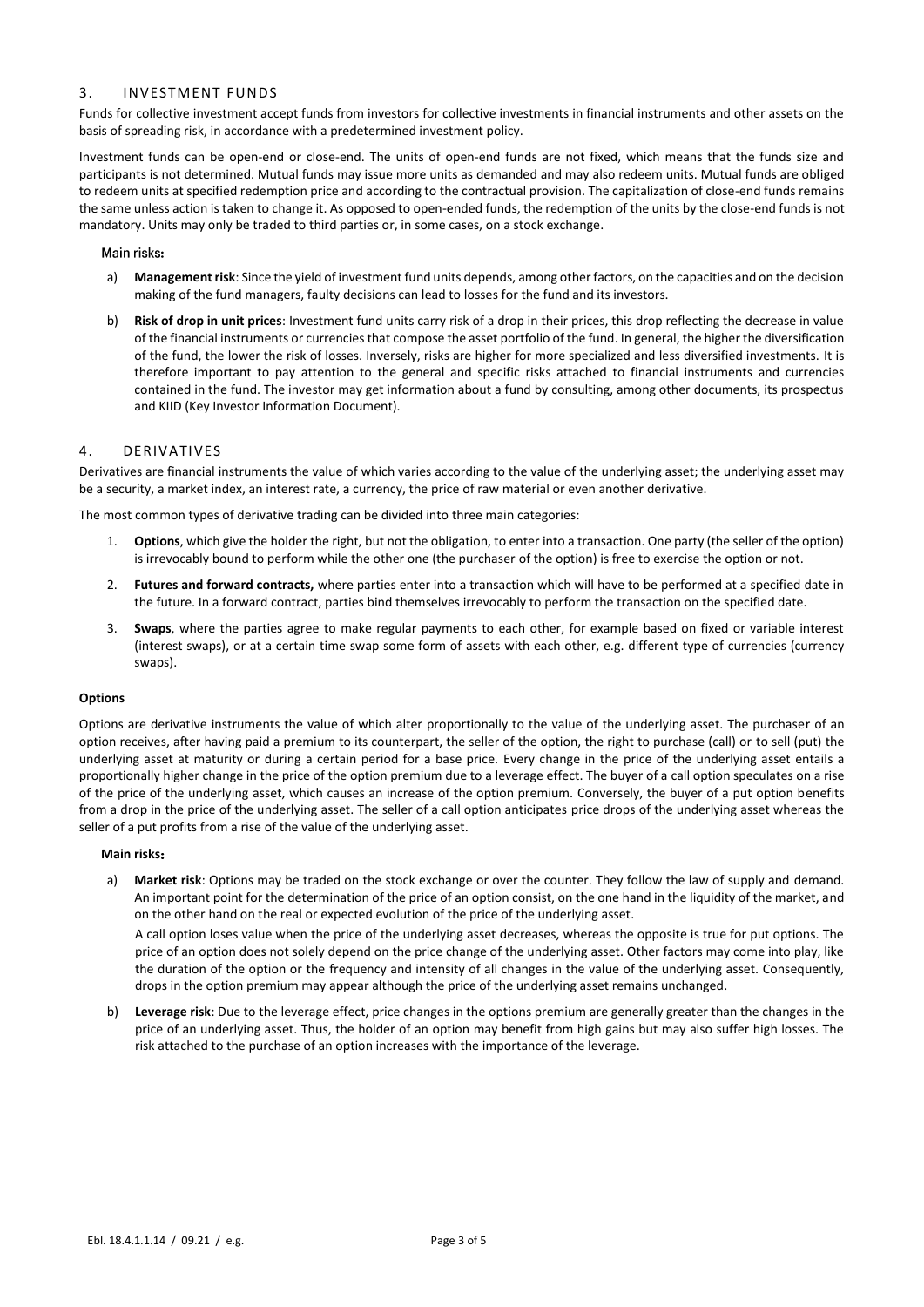c) **Risk when buying options**: The purchase of an option represents a highly volatile investment. The likelihood that an option arrives at maturity without any value is relatively high. In this case, the investor loses the option premium as well as commissions paid for the purchase of the option. The investor has three choices; it may maintain its position until maturity, it may try to get rid of the option before maturity, or, only for 'American' options, exercise the option before maturity.

The exercise of the option may either entail the payment of the difference between the strike price and the market price or the purchase or the delivery of the underlying asset. If the option's subject consists in a future contract, its exercise causes the taking of a position in futures, which supposes the acceptance of some obligations concerning security margins.

d) **Risk when selling options**: The sale of an option requires, generally speaking, higher risk-taking than its purchase. Indeed, even if the price obtained for an option is fixed, the losses that the vendor incurs may be potentially unlimited. If market prices of the underlying asset vary in an unfavourable way, the seller of the option will have to adapt security margins in order to maintain its position. If the sold option is 'American' type, performance may be required from the seller at any moment until expiration. If the subject of the option is a futures contract, the seller will take a position in futures and will have to respect its obligations concerning security margins. The seller's risk exposure may be reduced by keeping a position on the underlying asset (financial instruments, index or other) corresponding to the sold option.

### **Futures and forward contracts**

Futures are contracts traded in a stock exchange. They are standardized as regards the quantity of the underlying asset and as regards the expiration date of the transaction. Over the counter (OTC) or forward contracts are contracts that are not traded at a stock exchange and which may be standardized or individually negotiated between purchaser and seller.

Be it a future purchase or sale of an underlying asset, the initial margin is fixed at the moment the contract is made. The margin is generally expressed as a percentage of the value of the contract. In general, the investor may at any time for the duration of the contract liquidate or undo the contract before maturity, either by selling the contract or by entering into an opposite contract. The liquidation ends the positions incurred, and gains and losses accumulated until liquidation are realized. This may involve some costs. Contracts that have not been undone until settlement must be honoured by the parties to it. Contracts having as an underlying asset a tangible property asset may be performed by effective delivery of the asset. In the case of an effective delivery of an asset, the contractual provisions need to be performed in full, whereas for cash settlement contracts, only the difference between the contract price and the market price at the moment of the delivery is payable. Therefore, investors need more available funds for contracts providing for the delivery of an underlying asset than for contracts providing for cash settlement.

#### **Main risks:**

a) **Changes in the value of the contract or the underlying asset**: Despite a rise of the price of the contract or the underlying asset, the forward seller will have to deliver the underlying asset at the initially agreed price, which may be a lot lower than the current price. For the seller, the risk equals the difference between the price agreed upon in the contract and the market value at the settlement date. As the market value may theoretically rise in an unlimited manner, the potential loss for the seller is unlimited and may considerably exceed the required margins.

If the value of the contract or the underlying asset decreases, the forward purchaser will still have to accept the asset at the price agreed upon in the contract which can be potentially very much higher than the current market value on the date of settlement. The maximum the purchaser may lose is the initially agreed upon price, which will be the case if the purchaser has to take possession of a worthless asset. This loss may however exceed by far the required margins. Transactions are regularly evaluated (mark-to-market). The investor will need to have permanently at its disposal a sufficient margin cover. In case the margin becomes insufficient during the forward transaction, a variation margin will be required from the investor at very short notice. If the investor does not respond to its margin call, the transaction may be liquidated before the end of the term.

- b) **Difficult or impossible sell off**: In order to limit excessive price fluctuations, a stock exchange may fix limits for certain contracts. The investor has to keep in mind that it may be very difficult, if not momentarily impossible, in such a case to sell off the contract, and should make an inquiry concerning the existence of such limits. It will not always be possible (depending on the market and the terms and conditions of the transaction) to sell off contracts at any moment in order to avoid or to reduce the risks of a current transaction. If stop-loss transactions are possible, they may only be performed during office hours. They do not allow limiting losses to the indicated amount, but they will be performed once the indicated amount is attained.
- c) **Short sale**: To sell an asset without owning it at the conclusion of the contract (short sale) entails risk that the seller will have to buy the underlying asset in an extremely unfavourable market in order to be able, at settlement, to perform and to effectively deliver the underlying asset.
- d) **Specific risks for over the counter transactions**: The market for standardized OTC transactions is in general liquid and transparent. Therefore, the selling off of contracts can normally be done. However, no market exists for OTC transactions that are not standardized. That is why the liquidation is only possible with the agreement of the other party.